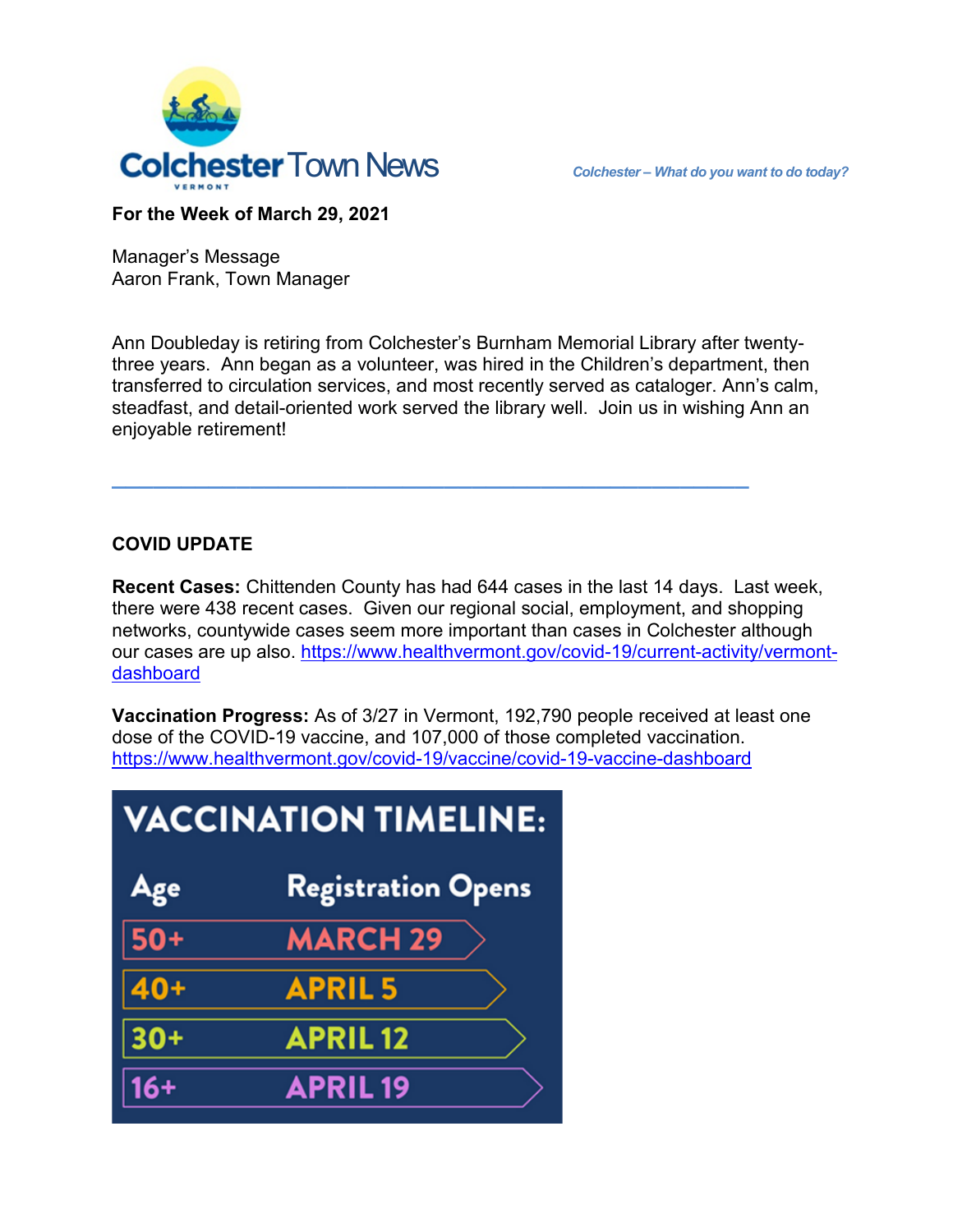

**Set up an account.** You may set up an account in advance of your vaccine registration opening date.<https://vermont.force.com/events/s/selfregistration>

**Please be careful:** Keep masking, distancing, avoiding crowded places, washing hands, and get tested when you have symptoms so we can wind this pandemic down with as little additional sickness as possible.

Kelly McCagg Library Director

We are thrilled that so many of our patrons have been able to receive one of the new COVID-19 vaccines and we understand your enthusiasm to travel, see friends, and visit the library. However, due to the vaccination roll-out, most library staff--and the community at large--have not yet received the vaccine.

Multi-family gatherings are still substantially restricted in Vermont. We are well above the level of daily cases that closed our library to indoor public access last spring. In order to protect the health and safety of the community and our staff, the library will remain closed to indoor public access until conditions improve. We have learned enough about the virus and its capricious nature to be careful about predictions, so we are not ready to say exactly what needs to change.

Please know that there is nothing that Colchester's Burnham Memorial Library staff would like more than to open to indoor public access. We are monitoring the cases, state guidance, and business sector guidance daily in order to inform these decisions.

We appreciate your continued patience and understanding as we navigate this challenging time.

We are continuing to offer curbside service and virtual offerings to our patrons. Curbside service days are Tuesdays from 1-4 pm, Thursdays from 3-6 pm, and Saturdays from 10 am–12 pm. You can reserve books through our card catalogue on our website, or by sending us an email at burnhamlib@colchestervt.gov, or calling us at 802-264-5660. We do ask for 24-hours notice to get all your items ready for you.

In addition to curbside services, we are pleased to host weekly virtual storytimes on our Burnham Library Youth Services page. Join Miss Hannah and Miss Pam on Tuesdays and Fridays at 10:30 am for stories, songs, and lots of giggles. Past storytimes are available on our Facebook page if you've missed any: <https://www.facebook.com/burnhamlibyouth>

Thanks to the fundraising of the Friends of the Burnham Library we are adding many ebooks and audiobooks to our Green Mountain Library Consortium digital collection!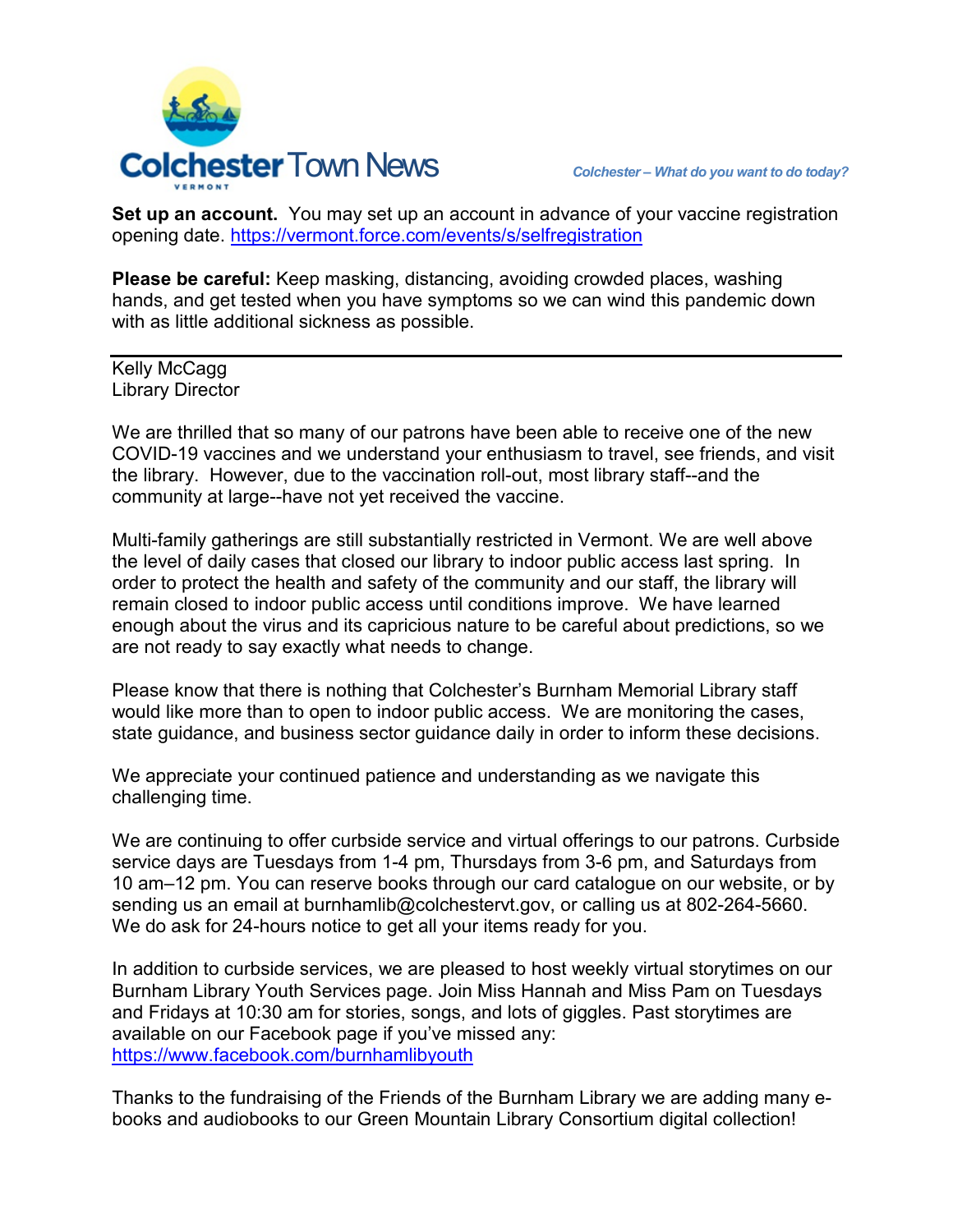

Head over to our website to find out how you can check out and place holds on so many wonderful new titles:<https://colchestervt.gov/182/Downloadable-Audiobooks-eBooks>

Here is an example of a book that is both part of our physical and digital collection:

*The Vanishing Half* by Brit Bennett - Adult Fiction, 2020 Katarzyna Janiga, Circulation Services

Desiree and Stella Vignes were born in a small, rural community in Louisiana, comprised of mostly black citizens in the 1940s. Years after witnessing the brutal lynching of their father, they ran away to start new lives in New Orleans. Shortly after they settle in New Orleans, Stella disappears. In this brilliantly written multi-generational family saga, Bennett delves into the Vignes sisters' early beginnings and follows their lives after they separate. Bennett explores themes of racial identity and loss, as she solves the mystery of what happened to Stella after she left New Orleans, through the lives of her and Desiree's daughters. As their stories all intersect, mysteries are solved and questions are answered; the four women in this powerful narrative are left with the realization the past is something that can never be fully left behind, but continues to shape the way they move forward and make decisions about their future.

Bob Vickery Town Assessor

We are reviewing all Certificates of Occupancy that have been issued since April 1, 2020 and will be starting our annual field review this week. The assessor will be driving through every neighborhood in town in a silver Nissan pickup. Because of COVID-19 he will not be making any interior inspections.

All parcel data is available online; go to the Assessor's page at; https://www.colchestervt.gov/149/Assessor

If you have any questions please call the Assessor's Office at (802) 264-5671.

**\_\_\_\_\_\_\_\_\_\_\_\_\_\_\_\_\_\_\_\_\_\_\_\_\_\_\_\_\_\_\_\_\_\_\_\_\_\_\_\_\_\_\_\_**

## **Upcoming Town Meetings**

**Agendas available at:** <https://clerkshq.com/Colchester-vt>

- **Planning Commission**: April 20 at 7:00 P.M. via Zoom: [https://zoom.us/j/9359846003;](https://zoom.us/j/9359846003) Zoom Meeting ID: 935 984 6003:

**\_\_\_\_\_\_\_\_\_\_\_\_\_\_\_\_\_\_\_\_\_\_\_\_\_\_\_\_\_\_\_\_\_\_\_\_\_\_\_\_\_**